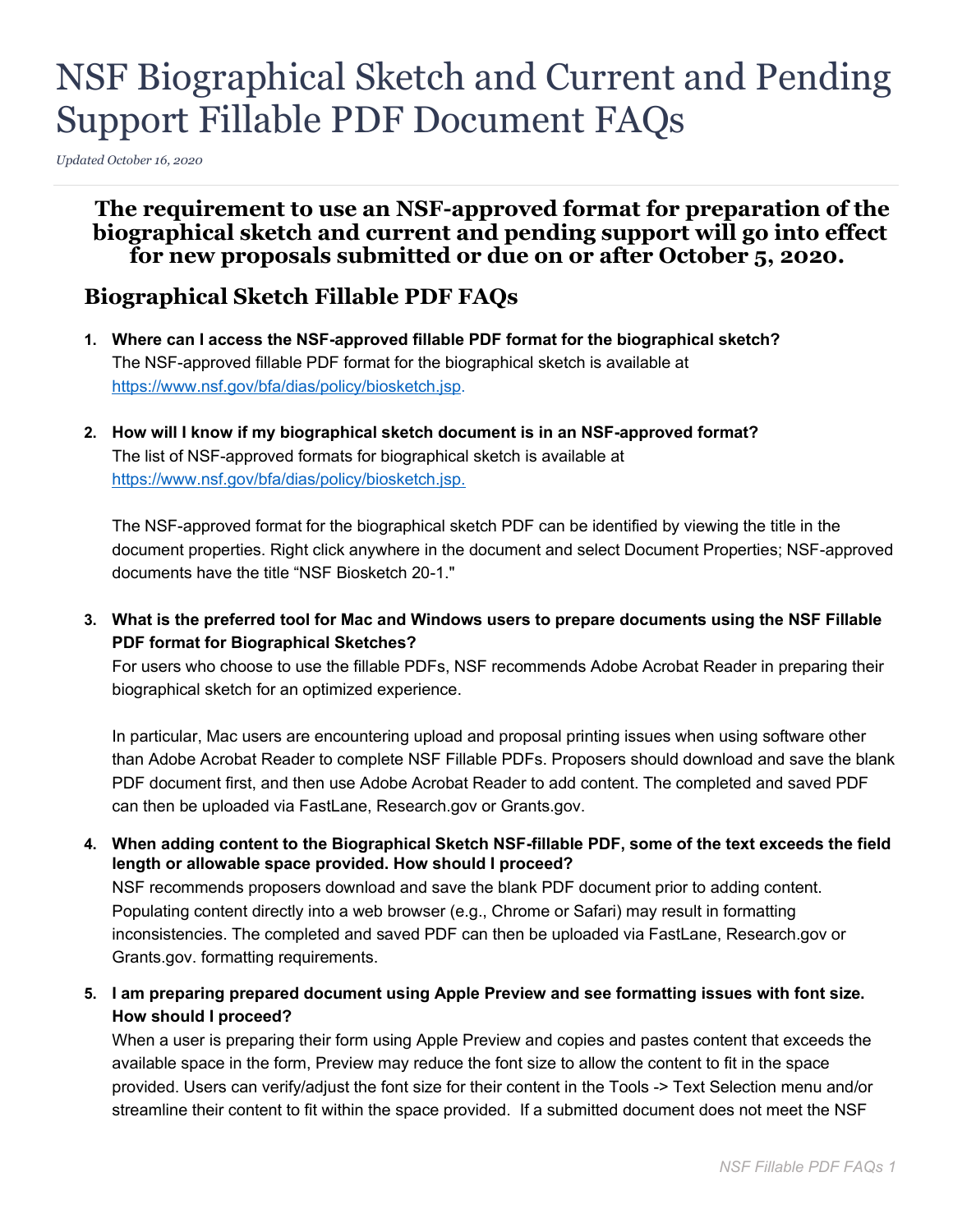*Proposal & Award Policies & Procedures Guide* formatting requirement this could result in your proposal being returned without review.

#### **6. I am attempting to upload a Biographical Sketch, and am receiving an error that my document is not in an NSF-approved format. How should I proceed?**

If you populated the NSF-fillable PDF form directly in a web browser (e.g., Chrome or Safari) and selected the "Save to PDF" or "Print to PDF" function from that web browser, this could cause the data that NSF systems use to validate the NSF-approved format to become corrupted, resulting in errors when proposers attempt to upload the PDF document to NSF systems. NSF recommends proposers download and save the blank PDF document prior to adding content to avoid formatting inconsistencies. The completed and saved PDF document can then be uploaded via FastLane, Research.gov or Grants.gov.

**7. If I submit an older version of the NSF-approved fillable PDF format for biographical sketch, will that impact my proposal review?**

We encourage users to submit their biographical sketch using the format released May 1, 2020. Proposals may be submitted using the version released in March 2020 will also be accepted.

#### **8. What updates were made to the biographical sketch fillable PDF posted May 1, 2020?**

This version contains the following updates based on community feedback:

- Removed the NSF ID entry;
- Replaced instructional text with links to the relevant PAPPG chapters to maximize available space;
- Increased the space available for the Products section; and Adjusted the Synergistic Activities section to increase space for other sections

# **9. I need guidance on what information I must provide when completing my biographical sketch. Where can I get more details?**

Detailed policy information about the content is available in the *[Proposal and Award Policies and](https://www.nsf.gov/pubs/policydocs/pappg20_1/pappg_2.jsp#IIC2f)  Procedures Guide* [\(PAPPG\), Chapter II.C.2.f.](https://www.nsf.gov/pubs/policydocs/pappg20_1/pappg_2.jsp#IIC2f)

# **10. I do not have enough space to provide complete product citations in the space provided. How should I proceed?**

The PAPPG requires that publication citations "include full citation information, including (where applicable and practicable) the names of all authors..." Senior personnel that wish to include publications in the products section of the biographical sketch that include multiple authors may, at their discretion, choose to list one or more of the authors and then "et al." in lieu of including the complete listing of authors' names. See the [PAPPG Chapter II.C.2.f\(i\)\(c\)](https://www.nsf.gov/pubs/policydocs/pappg20_1/pappg_2.jsp#IIC2fic) for complete information.

NSF will continue to refine these formats based on feedback from the community, particularly around spacing. Feedback can be submitted via Research.gov using the [https://www.research.gov/research](https://www.research.gov/research-web/feedback)[web/feedback](https://www.research.gov/research-web/feedback) tool. Under site area, select "Biographical Sketch." Note that SciENcy offers users more flexibility for the preparation of the biographical sketch.

## **11. I do not have enough space to complete the synergistic activities section in the space provided. How should I proceed?**

Listed synergistic activities should be specific and must not include multiple examples to further describe the activity. See the [PAPPG Chapter II.C.2.f\(i\)\(d\)](https://www.nsf.gov/pubs/policydocs/pappg20_1/pappg_2.jsp#IIC2fid) for complete information.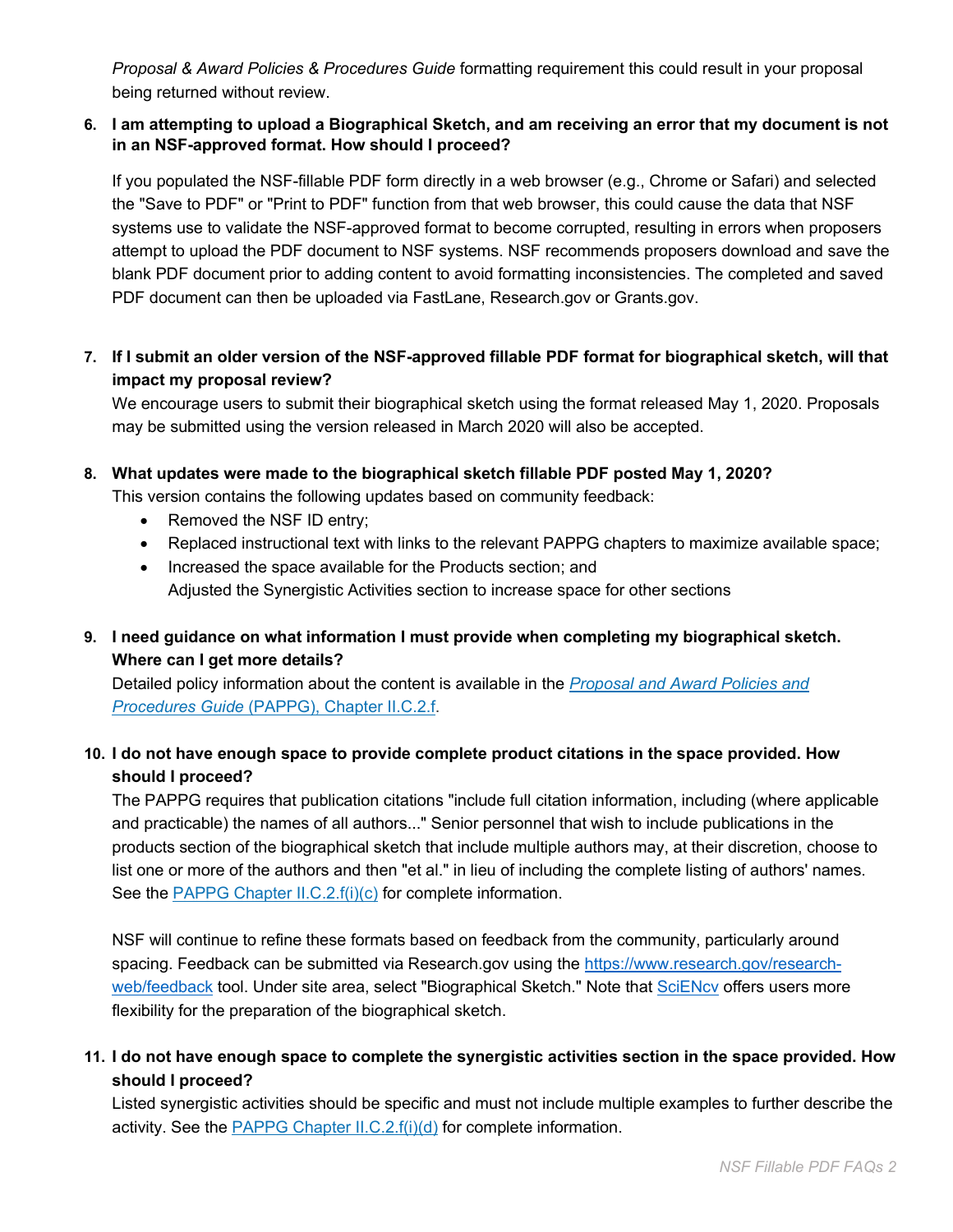NSF will continue to refine these formats based on feedback from the community, particularly around spacing. Feedback can be submitted via Research.gov using the [https://www.research.gov/research](https://www.research.gov/research-web/feedback)[web/feedback](https://www.research.gov/research-web/feedback) tool. Under site area, select "Biographical Sketch." Note that [SciENcv](https://www.ncbi.nlm.nih.gov/sciencv/) offers users more flexibility for the preparation of the biographical sketch.

#### **12. When will NSF begin enforcing the use of an NSF-approved format for the biographical sketch?**

The requirement to use an NSF-approved format for preparation of the biographical sketch will go into effect for new proposals submitted or due on or after October 5, 2020. In the interim, proposers must continue to prepare these documents in accordance with the guidance specified in the PAPPG (NSF 20-1).

Prior to enforcement of an NSF-approved format, biographical sketches must still comply with the content requirements specified in [PAPPG \(NSF 20-1\), Chapter II.C.2.f.](https://www.nsf.gov/pubs/policydocs/pappg20_1/pappg_2.jsp#IIC2f)

# **13. On October 5, 2020, will non-compliant Biographical Sketch documents receive an error message in FastLane, Research.gov, and Grants.gov?**

Yes. Biographical Sketch documents will be tagged with identifiers indicating they were prepared in an NSFapproved format. When NSF begins enforcing the use of an NSF-approved format, Biographical Sketch documents not uploaded in an NSF-approved format will trigger a compliance error that will prevent proposal submission in FastLane, Research.gov, and Grants.gov.

#### **14. Where can I provide feedback on the NSF-approved PDF formats for the biographical sketch?**

Feedback can be submitted via Research.gov using the<https://www.research.gov/research-web/feedback> tool. Under site area, select "Biographical Sketch."

For immediate response about technical issues or IT system-related questions regarding the NSF fillable PDF formats, please contact the NSF Help Desk at 1-800-673-6188 (7:00 AM - 9:00 PM ET; Monday Friday except federal holidays) or via [fastlane@nsf.gov.](mailto:fastlane@nsf.gov)

#### **15. Who do I contact if I have questions?**

Policy-related questions should be directed to [policy@nsf.gov.](mailto:policy@nsf.gov) If you have technical or IT system-related questions regarding the NSF fillable PDF formats, please contact the NSF Help Desk at 1-800-673-6188 (7:00 AM - 9:00 PM ET; Monday - Friday except federal holidays) or via [fastlane@nsf.gov.](mailto:fastlane@nsf.gov)

# **Current and Pending Support Fillable PDF FAQs**

- **16. Where can I access the NSF-approved fillable PDF formats for current and pending support?** The NSF-approved fillable PDF format for current and pending support is available at [https://www.nsf.gov/bfa/dias/policy/cps.jsp.](https://www.nsf.gov/bfa/dias/policy/cps.jsp)
- **17. What is the preferred tool for Mac and Windows users to prepare documents using the NSF Fillable PDF format for Current and Pending Support?**

For users who choose to use the fillable PDFs, NSF recommends Adobe Acrobat Reader in preparing their current and pending support documents for an optimized experience.

In particular, Mac users are encountering upload and proposal printing issues when using software other than Adobe Acrobat Reader to complete NSF Fillable PDFs. Proposers should download and save the blank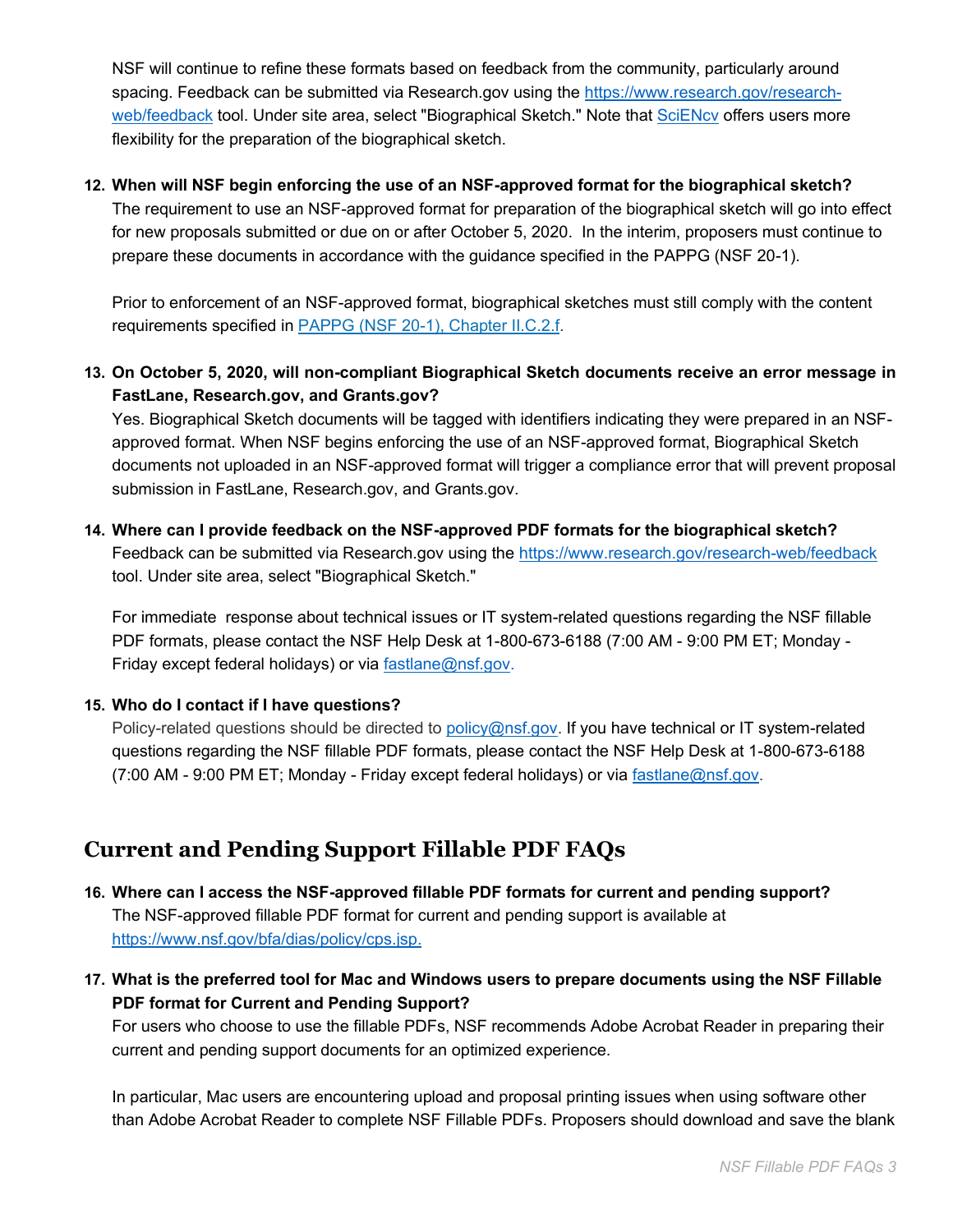PDF document first, and then use Adobe Acrobat Reader to add content. The completed and saved PDF can then be uploaded via FastLane, Research.gov or Grants.gov.

# **18. I have noticed that the font sizes in the NSF fillable PDF do not appear to be in compliance with the font requirements set forth in the PAPPG. Should I be concerned that my proposal will not be accepted by NSF?**

The NSF-approved formats available on<https://www.nsf.gov/bfa/dias/policy/cps.jsp> will be accepted by NSF systems. Identified font sizing updates will be addressed in a future enhancement of this form.

#### **19. How will I know if documents are in an NSF-approved format?**

The list of NSF-approved formats for current and pending support is available at [https://www.nsf.gov/bfa/dias/policy/cps.jsp.](https://www.nsf.gov/bfa/dias/policy/cps.jsp)

The NSF-approved format for current and pending support can be identified by viewing the title in the document properties. Right click anywhere in the document and select Document Properties; NSF-approved documents have the title "NSF CPS 20-1."

**20. When adding content to the Current and Pending Support NSF-fillable PDF, some of the text exceeds field length or allowable space provided. How should I proceed?**

NSF recommends proposers download and save the blank PDF document prior to adding content. Populating content directly into a web browser (e.g., Chrome or Safari) may result in formatting inconsistencies. The completed and saved PDF can then be uploaded via FastLane, Research.gov or Grants.gov.

**21. I am preparing prepared document using Apple Preview and see formatting issues with font size. How should I proceed?**

When a user is preparing their form using Apple Preview and copies and pastes content that exceeds the available space in the form, Preview may reduce the font size to allow the content to fit in the space provided. Users can verify/adjust the font size for their content in the Tools -> Text Selection menu and/or streamline their content to fit within the space provided. If a submitted document does not meet the NSF *Proposal & Award Policies & Procedures Guide* formatting requirement this could result in your proposal being returned without review.

- **22. I am attempting to upload a Current and Pending Support NSF-fillable PDF, and I am receiving an error stating that my document is not in an NSF-approved format. How should I proceed?** If you populated the NSF-fillable PDF form directly in a web browser (e.g., Chrome or Safari) and selected the "Save to PDF" or "Print to PDF" function from that web browser, this could cause the data that NSF systems use to validate the NSF-approved format to become corrupted, resulting in errors when investigators attempt to upload the PDF document to NSF systems. NSF recommends proposers download and save the blank PDF document prior to adding content to avoid formatting inconsistencies. The completed and saved PDF document can then be uploaded via FastLane, Research.gov or Grants.gov.
- **23. If I submit an older version of the current and pending support document, will that impact my proposal review?**

We encourage users to submit their biographical sketch using the format released May 1, 2020. Proposals may be submitted using the version released in March 2020 will also be accepted.

**24. What updates were made to the current and pending support fillable PDF posted May 1, 2020?**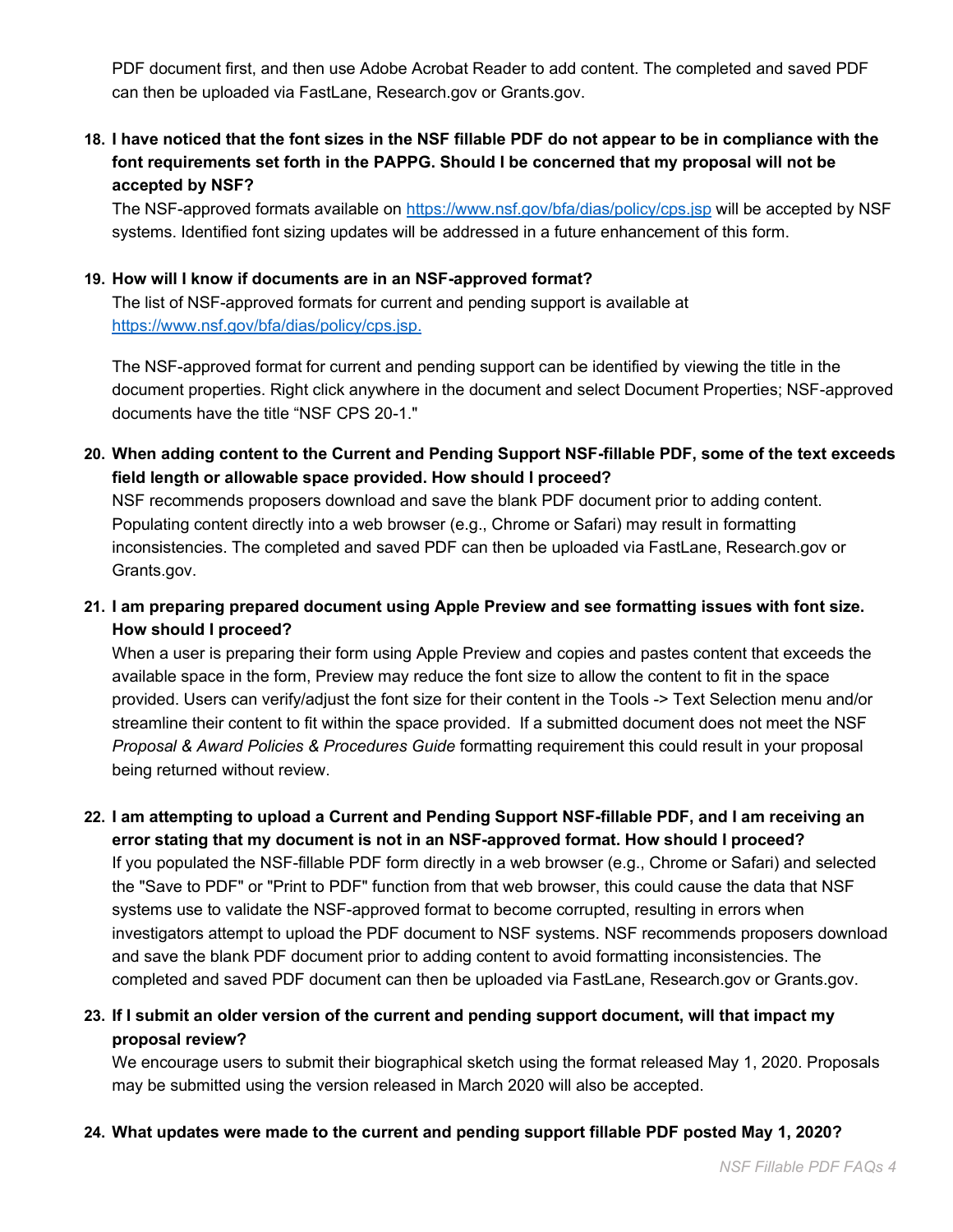This version contains the following updates based on community feedback:

- Removed the NSF ID entry;
- Increased the number of Project/Proposal entries from 10 to 15 to support the majority of proposals submitted to NSF;
- Updated the Award Number field to allow the entry of both numbers and letters; and
- Updated "Calendar Year" labels and text to "Year" for consistency with the Proposal & Award Policies & Procedures Guide.
- **25. When will NSF begin enforcing the use of an NSF-approved format for current and pending support?** The requirement to use an NSF-approved format for preparation of current and pending support will go into effect for new proposals submitted or due on or after October 5, 2020.

Prior to enforcement, current and pending support must still comply with the content requirements specified in the *Proposal & Award Policies & Procedures Guide* (PAPPG) (NSF 20-1), and we encourage the use of an NSF-approved format when documenting your current and pending support information (please visit the [NSF Current and Pending Support Policy](https://www.nsf.gov/bfa/dias/policy/cps.jsp) page for a list of available formats), as they include all the information required for NSF to assess the capacity of the individual to carry out the research as proposed as well as to help assess any potential overlap/duplication with the project being proposed.

**26. I need guidance on what information I should provide when completing my current and pending support documentation. Where can I get more details?**

Detailed information about the content is available in the *[Proposal and Award Policies and Procedures](https://www.nsf.gov/pubs/policydocs/pappg20_1/pappg_2.jsp#IIC2h)  Guide* [\(PAPPG\), Chapter, II.C.2.h.](https://www.nsf.gov/pubs/policydocs/pappg20_1/pappg_2.jsp#IIC2h) An updated [set of frequently asked questions related to current and](https://www.nsf.gov/bfa/dias/policy/papp/pappg20_1/faqs_cps20_1.pdf)  [pending support](https://www.nsf.gov/bfa/dias/policy/papp/pappg20_1/faqs_cps20_1.pdf) also is available.

**27. In lieu of an NSF-approved format, may I use a Word, PDF or other document I have already created that provides the current and pending support information?** 

The requirement to use an NSF-approved format for preparation of current and pending support will go into effect for new proposals submitted or due on or after October 5, 2020.

When NSF begins enforcing the use of an NSF-approved format, current and pending support documents not uploaded in an NSF-approved format will trigger a compliance error that will prevent proposal submission in FastLane, Research.gov, and Grants.gov.

Prior to enforcement, current and pending support must still comply with the content requirements specified in the *Proposal & Award Policies & Procedures Guide* (PAPPG) (NSF 20-1), and we encourage the use of an NSF-approved format when documenting your current and pending support information (please visit the [NSF Current and Pending Support Policy](https://www.nsf.gov/bfa/dias/policy/cps.jsp) page for a list of available formats), as they include all the information required for NSF to assess the capacity of the individual to carry out the research as proposed as well as to help assess any potential overlap/duplication with the project being proposed.

# **28. I have fewer than 15 projects/proposals to include in the NSF fillable format. Is it permissible to delete some of the blank pages to reduce the overall size of my current and pending support document?**

The NSF fillable format is a static document and blank pages should not be deleted. Any edits to this document will result in a non-compliant document that will prevent proposal submission in FastLane, Research.gov or Grants.gov